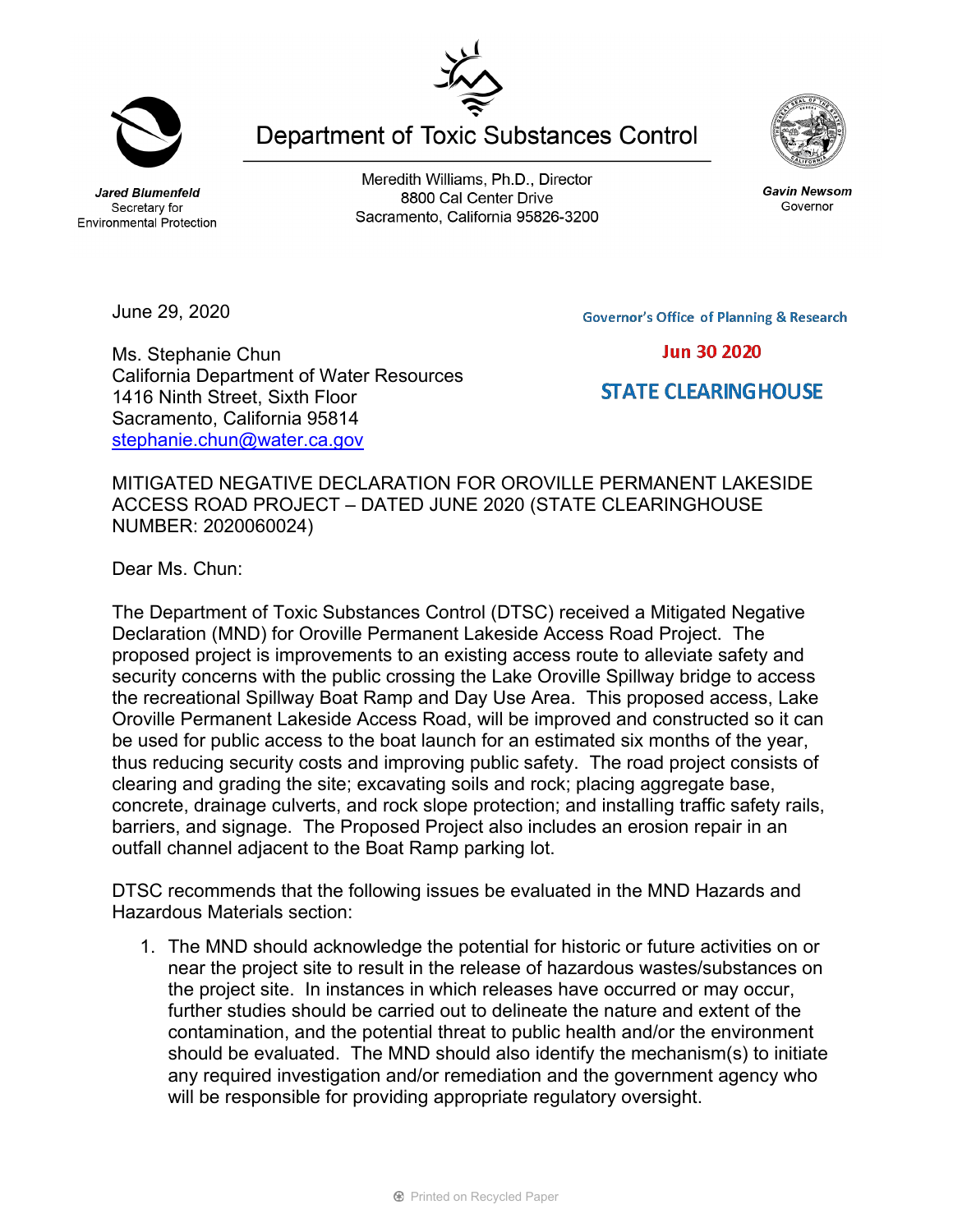Ms. Stephanie Chun June 29, 2020 Page 2

- 2. Refiners in the United States started adding lead compounds to gasoline in the 1920s in order to boost octane levels and improve engine performance. This practice did not officially end until 1992 when lead was banned as a fuel additive in California. Tailpipe emissions from automobiles using leaded gasoline contained lead and resulted in aerially deposited lead (ADL) being deposited in and along roadways throughout the state. ADL-contaminated soils still exist along roadsides and medians and can also be found underneath some existing road surfaces due to past construction activities. Due to the potential for ADL-contaminated soil DTSC, recommends collecting soil samples for lead analysis prior to performing any intrusive activities for the project described in the MND.
- 3. If any sites within the project area or sites located within the vicinity of the project have been used or are suspected of having been used for mining activities, proper investigation for mine waste should be discussed in the MND. DTSC recommends that any project sites with current and/or former mining operations onsite or in the project site area should be evaluated for mine waste according to DTSC's 1998 Abandoned Mine Land Mines Preliminary Assessment Handbook [\(https://dtsc.ca.gov/wp-content/uploads/sites/31/2018/11/aml\\_handbook.pdf\)](https://dtsc.ca.gov/wp-content/uploads/sites/31/2018/11/aml_handbook.pdf).
- 4. If buildings or other structures are to be demolished on any project sites included in the proposed project, surveys should be conducted for the presence of lead-based paints or products, mercury, asbestos containing materials, and polychlorinated biphenyl caulk. Removal, demolition and disposal of any of the above-mentioned chemicals should be conducted in compliance with California environmental regulations and policies. In addition, sampling near current and/or former buildings should be conducted in accordance with DTSC's 2006 *Interim Guidance Evaluation of School Sites with Potential Contamination from Lead Based Paint, Termiticides, and Electrical Transformers* [\(https://dtsc.ca.gov/wpcontent/uploads/sites/31/2018/09/Guidance\\_Lead\\_](https://gcc02.safelinks.protection.outlook.com/?url=https%3A%2F%2Fdtsc.ca.gov%2Fwp-content%2Fuploads%2Fsites%2F31%2F2018%2F09%2FGuidance_Lead_Contamination_050118.pdf&data=02%7C01%7C%7C5d5d271a38734f176ff008d74b61ecfd%7C3f4ffbf4c7604c2abab8c63ef4bd2439%7C0%7C0%7C637060756261296590&sdata=1JGWitJI6nMkU%2FVDzi0GYiam5nl8DLJhkRmLCticfdA%3D&reserved=0)  [Contamination\\_050118.pdf\)](https://gcc02.safelinks.protection.outlook.com/?url=https%3A%2F%2Fdtsc.ca.gov%2Fwp-content%2Fuploads%2Fsites%2F31%2F2018%2F09%2FGuidance_Lead_Contamination_050118.pdf&data=02%7C01%7C%7C5d5d271a38734f176ff008d74b61ecfd%7C3f4ffbf4c7604c2abab8c63ef4bd2439%7C0%7C0%7C637060756261296590&sdata=1JGWitJI6nMkU%2FVDzi0GYiam5nl8DLJhkRmLCticfdA%3D&reserved=0).
- 5. If any projects initiated as part of the proposed project require the importation of soil to backfill any excavated areas, proper sampling should be conducted to ensure that the imported soil is free of contamination. DTSC recommends the imported materials be characterized according to *DTSC's 2001 Information Advisory Clean Imported Fill Material* [\(https://dtsc.ca.gov/wp](https://dtsc.ca.gov/wp-content/uploads/sites/31/2018/09/SMP_FS_Cleanfill-Schools.pdf)[content/uploads/sites/31/2018/09/SMP\\_FS\\_Cleanfill-Schools.pdf\)](https://dtsc.ca.gov/wp-content/uploads/sites/31/2018/09/SMP_FS_Cleanfill-Schools.pdf).
- 6. If any sites included as part of the proposed project have been used for agricultural, weed abatement or related activities, proper investigation for organochlorinated pesticides should be discussed in the MND. DTSC recommends the current and former agricultural lands be evaluated in accordance with DTSC's 2008 *Interim Guidance for Sampling Agricultural Properties (Third Revision)* [\(https://dtsc.ca.gov/wp](https://dtsc.ca.gov/wp-content/uploads/sites/31/2018/09/Ag-Guidance-Rev-3-August-7-2008-2.pdf)[content/uploads/sites/31/2018/09/Ag-Guidance-Rev-3-August-7-2008-2.pdf\)](https://dtsc.ca.gov/wp-content/uploads/sites/31/2018/09/Ag-Guidance-Rev-3-August-7-2008-2.pdf).